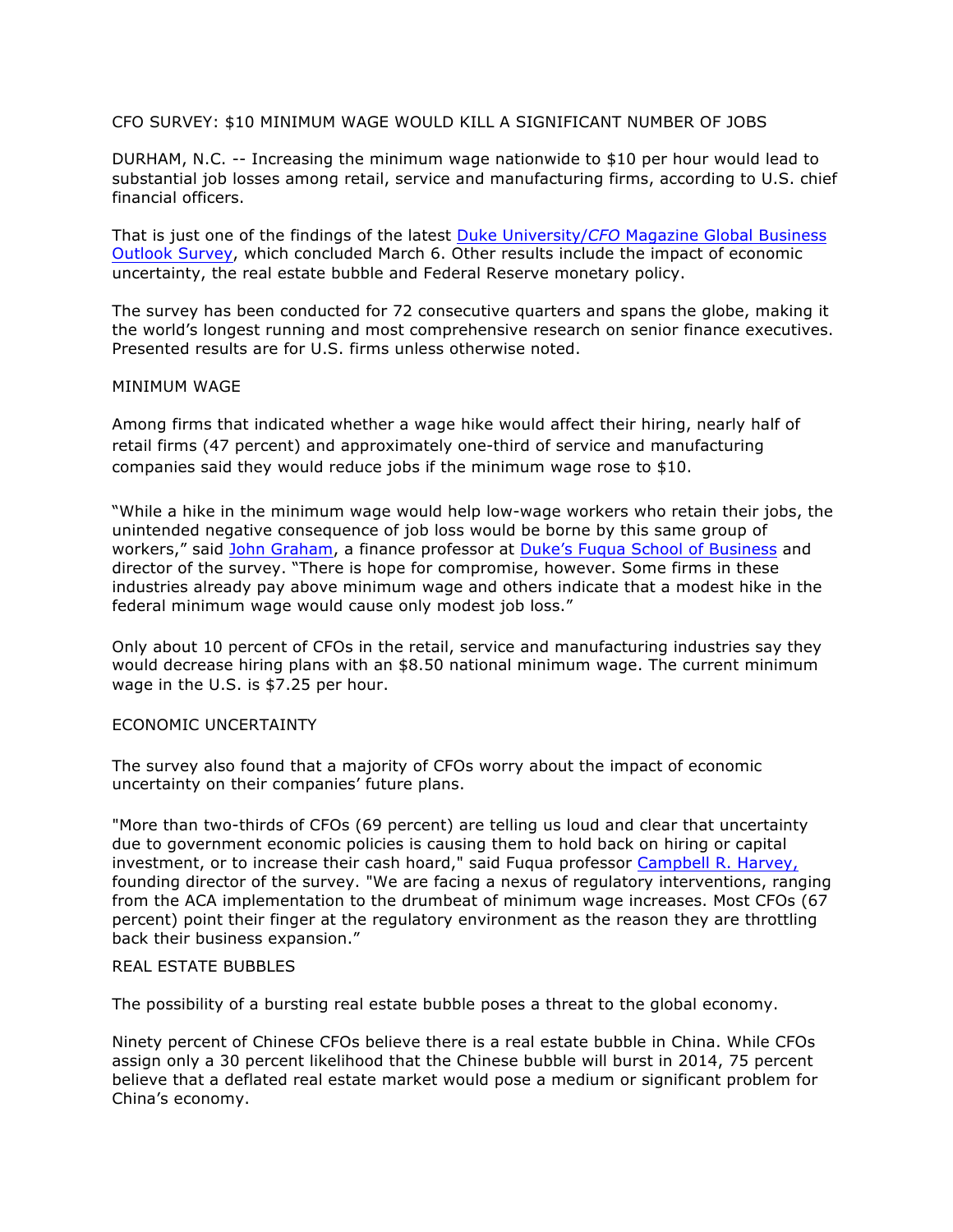More than half of CFOs in Brazil and Peru also believe their countries are experiencing a real estate bubble, as do 41 percent of Chilean CFOs.

"If the real estate bubble were to burst in the world's second largest economy -- China - the reverberations across the globe would be massive," Harvey said. "The risks in Latin America are also large. Brazil's economy has stalled, which increases the likelihood of a sharp drop in property values. While Peru's economic growth has remained strong, it is worrisome that even there so many CFOs believe a bubble poses a threat."

In Europe, 31 percent of CFOs believe there is a real estate bubble, with estimates varying across countries. More than 40 percent of CFOs in the UK and in the Netherlands believe their countries are experiencing a real estate bubble.

Real estate bubbles are much less of a concern in the U.S. (16 percent) and Africa (21 percent).

#### INTEREST RATES AND FEDERAL RESERVE POLICY

In response to a less aggressive Federal Reserve monetary policy, U.S. CFOs expect the borrowing costs faced by their firms will increase by about one percentage point by the end of 2014. Most U.S. companies indicate that an interest rate hike of this size will not curtail economic expansion, with fewer than 15 percent indicating that such an increase would reduce hiring, business spending or borrowing.

"We know from past surveys that many firms can fund expansion based on internal profits," said David W. Owens, director of research at CFO Publishing. "Among companies that need to borrow, most say that a modest increase in interest rates would not deter them from borrowing to fund investment. In fact, respondents this quarter indicate that interest rates would have to rise by 3 percentage points before their plans would be significantly crimped."

#### CFO OPTIMISM

Changing monetary policy has not significantly reduced CFO optimism. Twenty percent of U.S. CFOs say changes in monetary policy have reduced their optimism, while an offsetting 17 percent say their optimism has increased.

Changing Fed policies and the threat of rising interest rates have varying effects on CFOs outside the U.S. About 40 percent of Latin American and 33 percent of African companies say their business optimism is declining because of the Fed's plans to tighten monetary policy. Optimism has declined at more than 40 percent of Chinese and Japanese firms for the same reason.

European companies are most sensitive to interest rate hikes. The majority of European CFOs say that rates two percentage points higher would reduce hiring, spending and borrowing.

For additional comment, contact Duke's John Graham at (919) 660-7857 or john.graham@duke.edu.

For commentary about European results, contact TiasNimbas Business School's Kees Koedijk at +31-6-55186755 or C.Koedijk@uvt.nl.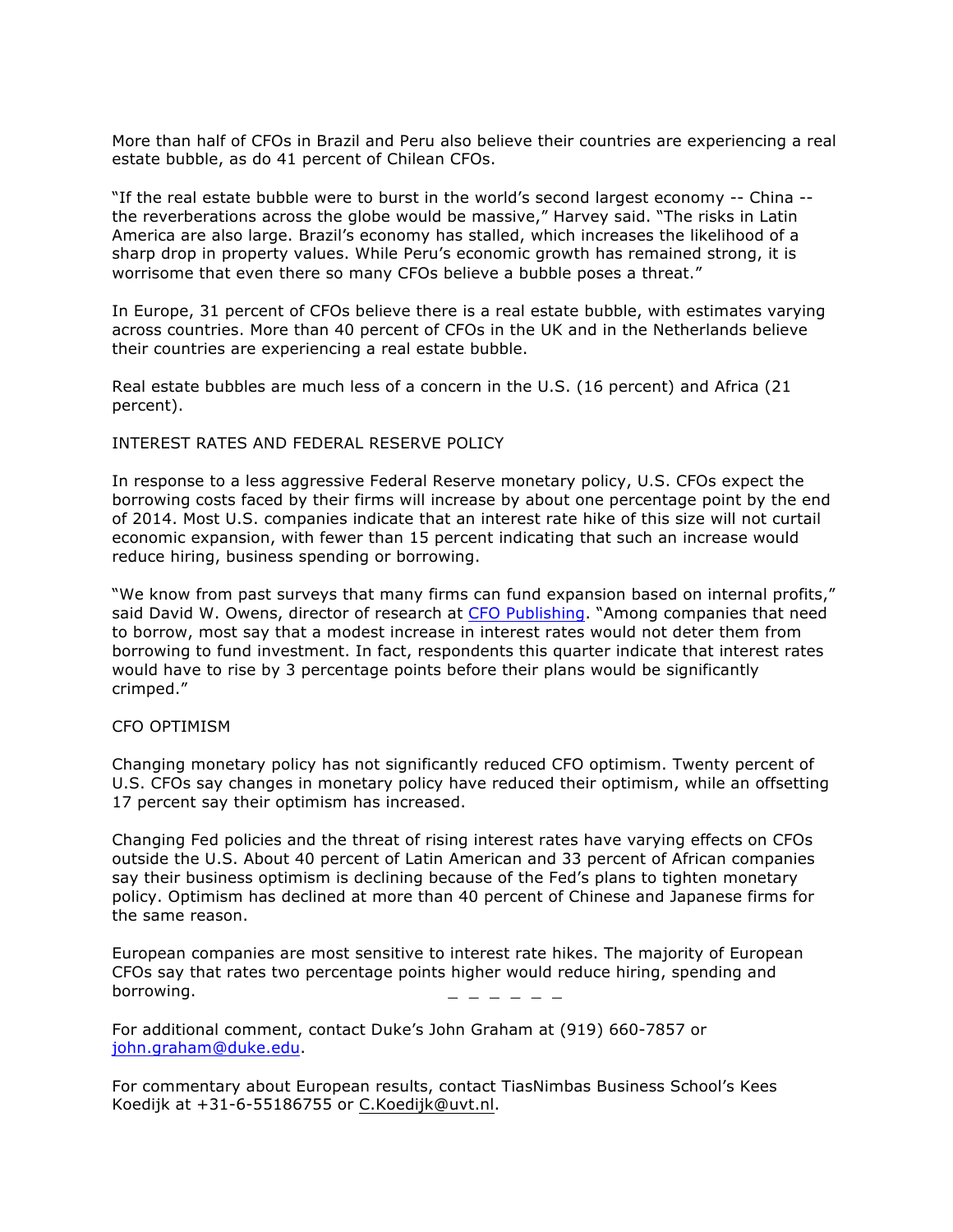For commentary on the Latin American results, contact Gledson de Carvalho at +55-11- 3799-7767 or gledson.carvalho@fgv.br; or Klenio Barbosa at +55-11-3799-3565 or klenio.barbosa@fgv.br.

For commentary about Japanese results, contact Kobe University's Takashi Yamasaki at cfosurveyjp@people.kobe-u.ac.jp.

For commentary on African results, contact Kelly Masete at kellym@saica.co.za.

Detailed results, including tabular summaries of the numbers in this release and results from previous surveys are available at www.cfosurvey.org.

About the survey: This is the 72nd consecutive quarter the Duke University/*CFO* Global Business Outlook survey has been conducted. The survey concluded March 6, and generated responses from. 907 CFOs, including 379 from the U.S., 205 from Asia, 138 from Europe, 144 from Latin America, and 41 from Africa took the survey. The survey of European CFOs was conducted jointly with TiasNimbas in the Netherlands. The survey of Latin America was conducted jointly with Fundação Getúlio Vargas (FGV) in Brazil. The Japanese survey was conducted jointly with Takashi Yamasaki at Kobe University and Kotaro Inoue at Tokyo Institute of Technology. This is the second quarter for the African survey, which was conducted jointly with SAICA in South Africa. Results in this release are for U.S. companies, unless otherwise noted.

The Duke University/*CFO* Global Business Outlook survey polls a wide range of companies (public and private, small and large, many industries, etc.), with the distribution of responding firm characteristics presented in online tables. The responses are representative of the population of CFOs that are surveyed. Confidence ranges are reported in the online top line and banner tables for most of the numeric variables. A typical confidence range is less than one percentage point (e.g., capital spending is expected to increase by 6.8 percent with a 95 percent confidence range of 6.2 percent to 7.3 percent, which is a 0.9 percent confidence interval).

Among the industries represented in the survey are retail/wholesale, mining/construction, manufacturing, transportation/energy, communications/media, technology, service/consulting and banking/finance/insurance. The average growth rates are weighted by revenues or number of employees. For example, one \$5 billion company affects an average as much as 10 \$500-million firms would. Revenue-weighted mean growth rates are provided for earnings, revenues, capital spending, technology spending, and prices of products. Employee-weighted mean growth rates are used for health care costs, productivity, number of employees, and outsourced employment. The earnings, dividends, share repurchases and cash on balance sheet are for public companies only. Unless noted, all other numbers are for all companies, including private companies.

CFO Publishing LLC, a portfolio company of Seguin Partners, is a business-to-business media brand focused on the information needs of senior finance executives. The business consists of *CFO* magazine, CFO.com, CFO Research, and CFO Conferences. *CFO* has longstanding relationships with more than a half-million financial executives.